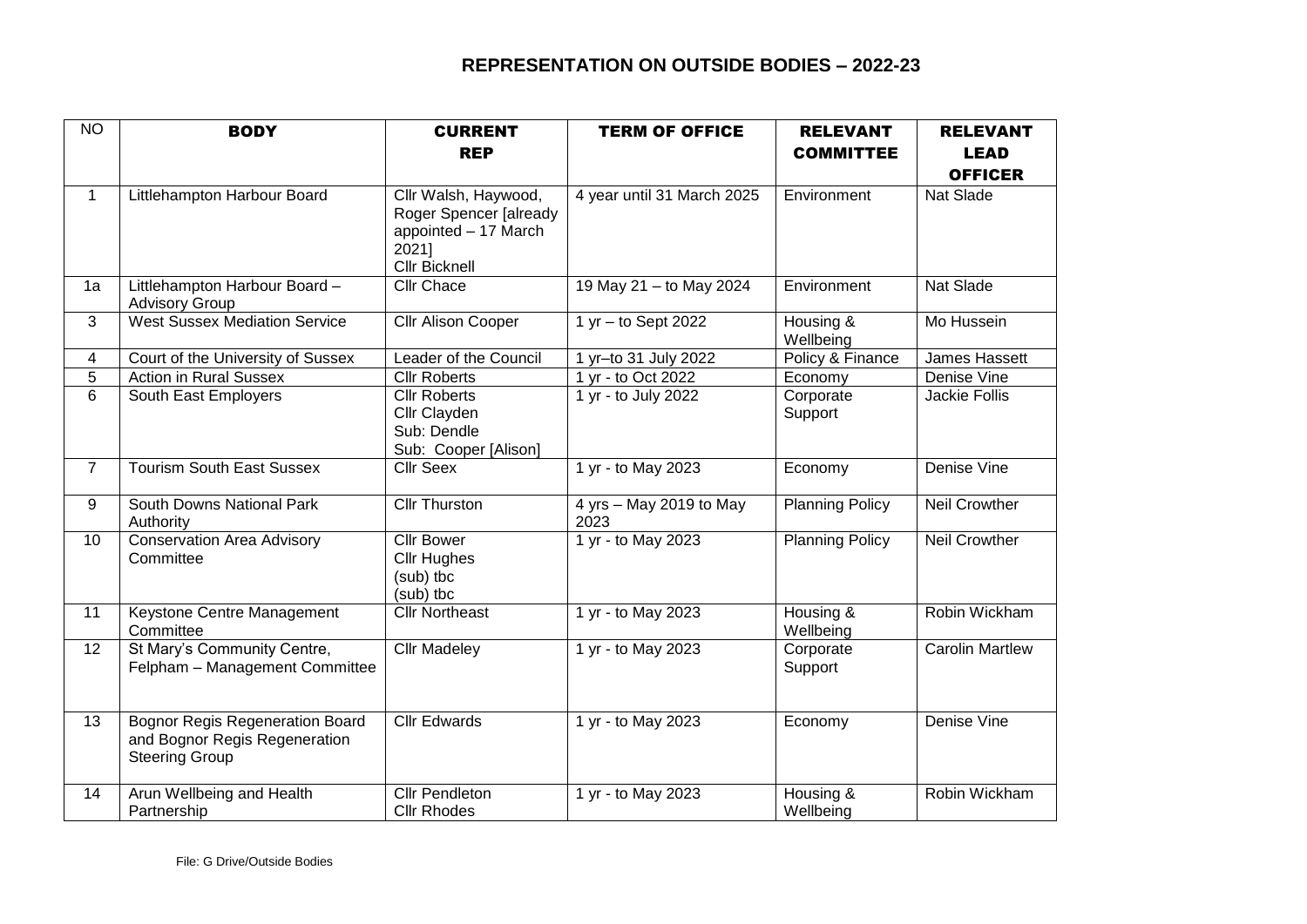## **REPRESENTATION ON OUTSIDE BODIES – 2022-23**

| 15              | West Sussex Health and Adult<br>Social Care Committee                                                                       | <b>Cllr Pendleton</b>                                                                                                              | 1 yr - to May 2023   | Housing &<br>Wellbeing                          | Robin Wickham       |
|-----------------|-----------------------------------------------------------------------------------------------------------------------------|------------------------------------------------------------------------------------------------------------------------------------|----------------------|-------------------------------------------------|---------------------|
| 16              | <b>LGA's Coastal Issues Special</b><br>Interest Group - [Appointment<br>made by the LGA]                                    | <b>Cllr Bicknell</b>                                                                                                               | 1yr to Sep 2022      | Environment                                     | Roger Spencer       |
| 18              | <b>Coastal West Sussex Partnership</b><br><b>Board</b><br>(formerly Coastal West Sussex<br>Area Investment Framework Board) | <b>Cllr Gunner</b><br>Cllr Cooper [Andy]                                                                                           | 1 yr - to May 2022   | Economy                                         | Denise Vine         |
| 20              | Police and Crime Panel                                                                                                      | <b>Cllr Pendleton</b><br>Sub: Cllr Cooper<br>[Alison]                                                                              | $1 yr - to May 2022$ | Housing &<br>Wellbeing                          | Robin Wickham       |
| 21              | <b>Rural West Sussex Partnership</b>                                                                                        | <b>Cllr Roberts</b>                                                                                                                | 1 yr - May 2023      | Economy                                         | Denise Vine         |
| 22              | Safer Arun Partnership                                                                                                      | Cllr Alison Cooper<br><b>Cllr Rhodes</b>                                                                                           | 1 yr to May 2023     | Housing &<br>Wellbeing                          | Robin Wickham       |
| 23              | <b>Coastal West Sussex Planning</b><br>Board                                                                                | <b>Cllr Bower</b>                                                                                                                  | 1 yr to May 2023     | <b>Planning Policy</b>                          | <b>Karl Roberts</b> |
| $\overline{24}$ | Coast to Capital Strategic Joint<br>Committee                                                                               | Leader of the Council<br><b>Cllr Gunner</b><br>Sub: Deputy Leader -<br><b>Cllr Pendleton</b>                                       | 1 yr to May 2023     | Policy & Finance                                | Denise Vine         |
| 26              | West Sussex Fire & Rescue<br>Services Inter Authority Fire &<br>Rescue Liaison Group                                        | <b>Cllr Pendleton</b>                                                                                                              | t.b.c.               | Housing &<br>Wellbeing                          | Robin Wickham       |
| 28              | Arun Hub Partnership Board<br>[formally known as Integrated<br>Prevention and Earliest Help (IPEH)<br>Board]                | <b>Cllr Cooper [Alison]</b>                                                                                                        | 1 year to May 2022   | Residential and<br>Wellbeing<br><b>Services</b> | Robin Wickham       |
| 30              | Greater Brighton Economic Board                                                                                             | Leader of the Council -<br><b>Cllr Gunner</b><br>Sub: Deputy Leader -<br><b>Cllr Pendleton</b>                                     | 1 year to May 2023   | Policy & Finance                                | Denise Vine         |
| 31              | Inter Authority Air Quality Group                                                                                           | <b>Cllr Rhodes</b>                                                                                                                 | 1 year to May 2023   | Environment                                     | Nat Slade           |
| 32              | South East Coastal Group<br><b>Monitoring Meeting</b>                                                                       | This is an Officer Group<br>to which the Councillor<br>appointed is invited to<br>attend once per year -<br><b>Cllr Staniforth</b> | 1 year to May 2022   | Environment                                     | Nat Slade           |